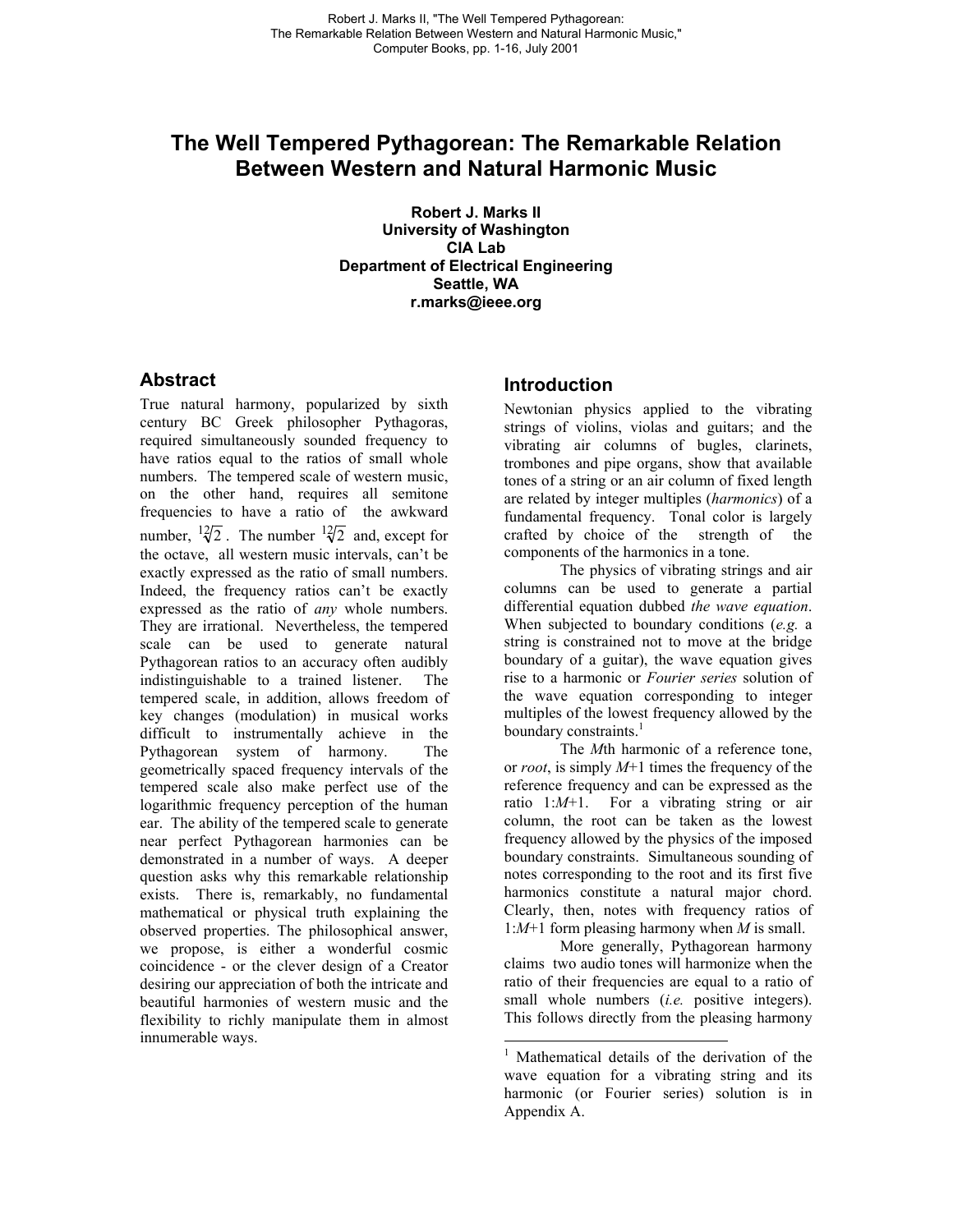of harmonics. For example, the second harmonic (1:3) and the third (1:4) harmonic harmonize. Thesetwo notes have a relative ratio<sup>2</sup> of 3:4 and, indeed, form a the interval of a natural perfect fourth. This pleasing musical interval is, as required by Pythagoras, the ratio of two small whole numbers.

Western music, on the other hand, is not based on the ratio of small whole numbers. It is, rather, built around twelfth root of two  $=$  $2 = 2^{12} = 1.05946...$ 1  $\sqrt{12}/2 = 2\sqrt{12} = 1.05946...$  The number 12 comes from the division of octave into 12 equally spaced chromatic steps. By definition,  $\frac{12}{2}$ , when multiplied by itself 12 times, is equal to two. [3](#page-1-1) The ratio of the frequency of any two adjacent semitones<sup>[4](#page-1-2)</sup>, such as C# to C, is  $\frac{12}{2}$ . Since a perfect fourth is five semitones, the ratio of frequencies is  $(12\sqrt{2})^5$ . This seems a far cry from the Pythagorean frequency ratio of 3:4. When, however, the numbers are evaluated, we find

$$
\frac{4}{3} = 1.33333 \approx \left(\frac{12}{2}\right)^5 = 1.33484. \quad (1)
$$

The difference between these notes is a miniscule audibly indistinguishable<sup>[5](#page-1-3)</sup> 1.955% of a semitone, or  $1.955$  cents.<sup>[6](#page-1-4)</sup>

 The near numerical equivalence in Equation (1) illustrates an more general awesome property of the tempered scale of western music. Using the awkward number,  $\frac{12}{2}$ , frequencies can be generated whose ratios are nearly identical to ratios of whole numbers. The tempered scale also offers important

 $\overline{a}$ 

advantages in comparison to a strict Pythagorean scale.

- **Modulation.** The tempered scale allows modulation among different musical keys. The tonic or reference note can be changed since, in the tempered scale, no note is favored above another. Using the tempered scale, for example, one can change melody and harmony from the key of C to the key of G using the same set of notes. This cannot be done in the Pythagorean system. This remarkable property of the tempered scale was celebrated by J. S. Bach in *The Well Tempered Clavier* wherein all twenty four major and minor scales were used in a single work.
- **Dynamic Range Perception.** The human sense of frequency perception is approximately logarithmic. This allows a larger dynamic range of perception.<sup>[7](#page-1-5)</sup> The tempered scale logarithmically divides each octave nicely into twelve equal logarithmic intervals.

 Why does the flexible tempered scale so well mimic the structured whole number Pythagorean frequency ratios? The answer, as we illustrate, is either a marvelous coincidence of nature or clever design of the Creator of music. There is no foundational mathematical or physical reason the relationship between Pythagorean and tempered western music should exist. But is does. The rich flexibility of the tempered scale and the wonderful and bountiful archives of western music are testimony to this mysterious relationship.

# **Pythagorean Harmony**

*Harmony* in western music is based on *harmonics* - also called overtones. According to Pythagoras, tones are harmonious when their frequencies are related by ratios of small whole numbers. The interval of an octave, or *diapason*, is characterized by ratios of 1:2, 2:1

<span id="page-1-0"></span> $2^{2}$  Equal to the ratio of one fifth to one fourth.

<span id="page-1-1"></span><sup>&</sup>lt;sup>3</sup> Another illustration is compound interest. A one time investment made at an annual rate of interest of  $\sqrt[12]{2} - 1 = 5.946...$  % annual interest will double in 12 years.

<span id="page-1-2"></span><sup>&</sup>lt;sup>4</sup> A piano tuner will tell you, as is the case with most quantifiable human characteristics, the ratio is not exact. Lower notes on a piano, for example, are tuned a bit lower than dictated by the  $\sqrt[12]{2}$  ratio.

<span id="page-1-3"></span> $5$  The method to compute the semitones or cents between two frequencies is discussed in Appendix B.

<span id="page-1-4"></span><sup>&</sup>lt;sup>6</sup> A semitone is divided into 100 cents.

<span id="page-1-5"></span> 7 Human perception of sound intensity is also roughly logarithmic. If were not, the sound of 100 violins would be perceived as 100 times as loud as that of one. Thankfully this is not the case and we can enjoy in our comfortable hearing range a violin solo or an orchestra of violins. The increase in volume from 1 to 10 violins results roughly in the same incremental volume increase as 10 to 100 violins.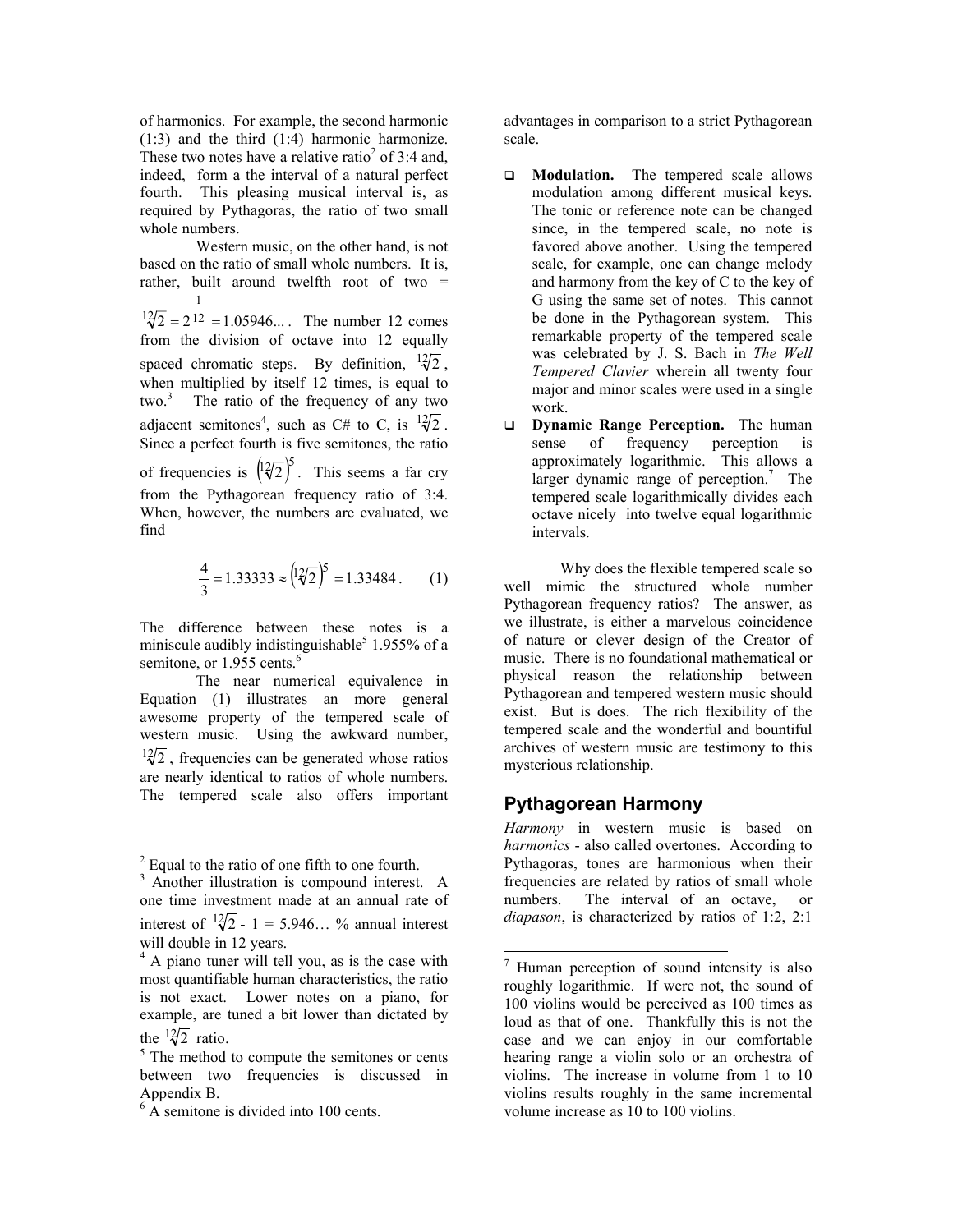and 2:4. If any frequency is multiplied by  $2^N$ where  $N$  is an integer, the resulting frequency is related to the original frequency by *N* octaves. For example, A above middle C is currently, by universal agreement, is 440 Hz<sup>[8](#page-2-0)</sup>. Then 440 Hz ÷  $2 = 220$  Hz is A below middle C and  $440 \times 2^3 =$  $440\times8 = 3520$  Hz is the frequency of A a total of *N*=3 octaves above A above middle C. The ratio of 2:3 is the perfect fifth or *diapente* interval while 3:4 is the perfect fourth or *diatesseron* interval.

Numbers that can be expressed as ratio of integers are *rational* numbers. Pythagoras claims harmony occurs between notes when the ratio of their frequencies are small whole numbers.

 Harmonics result naturally from the physics of vibrating strings and air columns. The rules for the first few harmonics follow. The intervals cited are Pythagorean (or *natural*) since there relations are determined by ratios of small numbers. After each entry is the note corresponding to a root of middle C, denoted C4. The closest tempered notes are shown in Figure **[Error! Reference source not found.](#page-0-0)** when middle C is the root.

- 0. 1:1 defines the reference note or root.  $C4$ .
- 1. 2:1, with twice the frequency, is an octave above the root. C5.
- 2.  $3:1$  is the perfect fifth  $(2:1)$  of the first (2:1) harmonic. G5
- 3. 4:1 is twice the frequency of the first harmonic and is therefore two octaves above the root. C6
- 4. 5:1 is the major third of the third (4:1) harmonic. E6.
- 5. 6:1 is twice the frequency of the second (3:1) harmonic and is therefore the perfect fifth of the third (4:1) harmonic. G6.
- 6. 7:1 is the minor seventh of the third harmonic. Bb6.
- 7. 8:1 is three octaves above the root. C7.
- 8. 9:1 is the third harmonic of the second harmonic. It is therefore the major second of the seventh harmonic. (D7)
- 9. 10:1 is an octave above the fourth harmonic, and therefore the major third of the seventh harmonic. (E7).
- 10. 11:1 (F#7)
- 11. 12:1 is an octave above the  $5<sup>th</sup>$ harmonic. (G7)
- 12. 13:1 (Ab7)

 $\overline{a}$ 

- 13. 14:1 is an octave above the sixth harmonic. (Bb7)
- 14. 15:1 is both the second harmonic of fourth harmonic and the fourth harmonic of the second harmonic. (B7)
- 15. 16:1 is an octave above the seventh harmonic (C8).



**Figure 1:** Tempered notes closest to eight harmonics when the root is middle C (a.k.a. C4). The first four harmonics are numbered. Harmonics 2 through 4 (G4,C5,E5,G5) are those used in bugle melodies.

 There exist variations of harmonic frequencies from the corresponding tempered notes. This variation is shown in Table 1. The fourth column, headed **Ratio**, contains the normalized frequencies of the harmonics normalized (divided) by the frequency of the root. The next column, labeled **Temper**, contains the normalized frequency of the corresponding tempered note. The **Cents** column contains the error between the harmonic and its tempered equivalent. The error for the lower harmonics is small, as is the error between harmonics whose ratios are products of small numbers, *e.g.* the fifth harmonic where  $6 = 3 \times 2$ has an error of only 2 cents and the fifteenth harmonic, with ratio  $16 = 2^4$ , has no error whatsoever. Harmonics with larger prime ratios, *e.g.* the sixth harmonic with ratio 7, tend to have larger errors. Indeed, the  $10<sup>th</sup>$  harmonic corresponding to the prime ratio 11:1, has an error of 48.7 cents, less than 2 cents from being closer to an F than an  $FH$ . The 16<sup>th</sup> harmonic, with prime ratio 1:17, is so far removed from the C4 root it has lost most if not all of its musical harmonic relationship. The  $17<sup>th</sup>$  harmonic, of the other hand, has a ratio of 18 and is exactly an octave above the eighth harmonic.

 Note all tempered notes with the same name deviate from the Pythagorean frequency by same amount. All C's have an error of 0 cents and thus have no deviation. All G's have a deviation of –2 cents, all E's 13.7 cents, etc.

<span id="page-2-0"></span> $8$  Hz = hertz = cycles per second.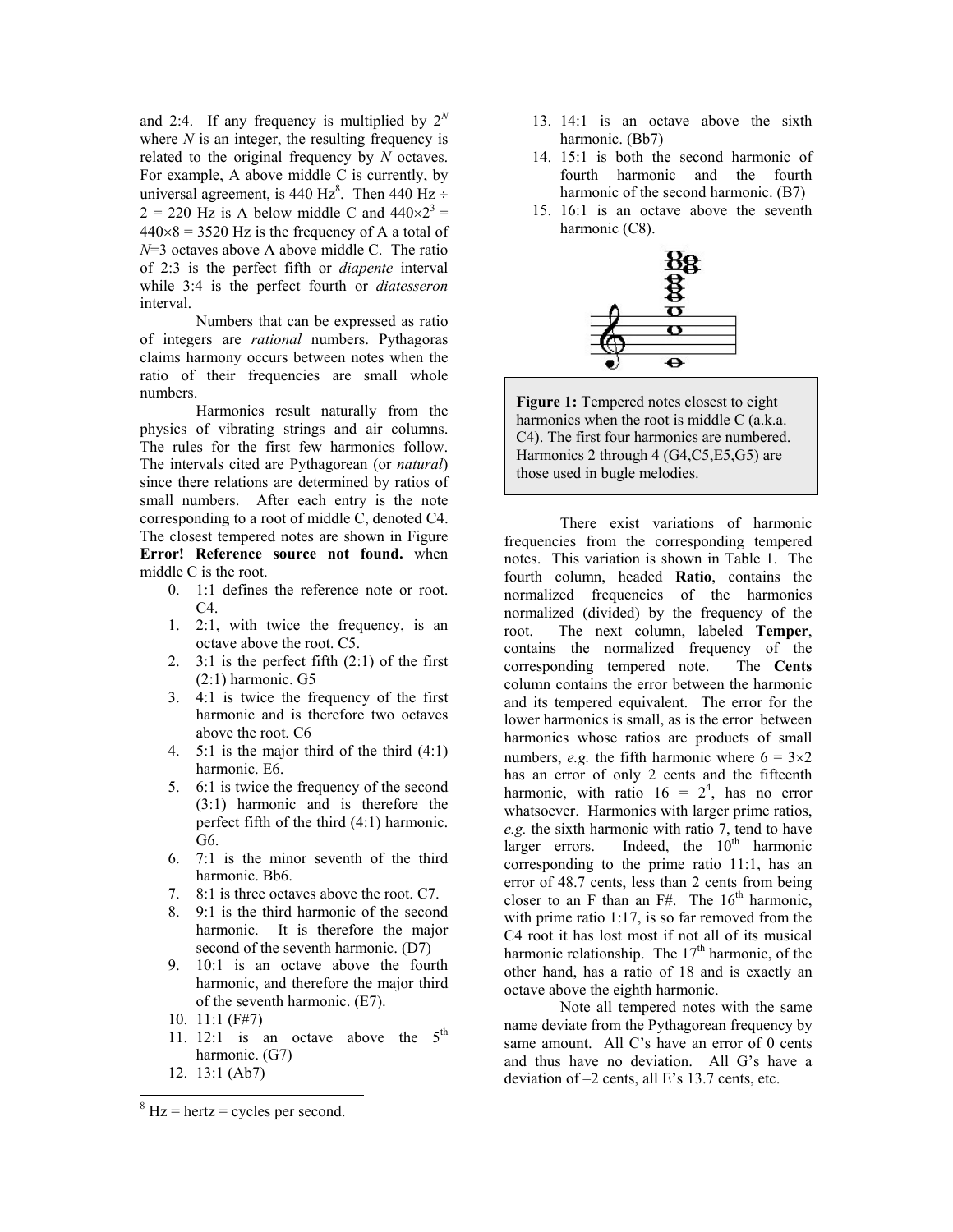The sixth harmonic deviates over 32 cents from the corresponding tempered note. This difference is enough to be detected by the untrained musical ear.

| <b>Harmonic</b> | <b>Note</b>    | ST's | Ratio          | <b>Temper</b> | cents  |
|-----------------|----------------|------|----------------|---------------|--------|
| 0               | C4             | 0    | 1              | 1.000         | 0.0    |
| 1               | C5             | 12   | 2              | 2.000         | 0.0    |
| $\overline{2}$  | G5             | 19   | 3              | 2.997         | -2.0   |
| 3               | C <sub>6</sub> | 24   | 4              | 4.000         | 0.0    |
| 4               | E6             | 28   | 5              | 5.040         | 13.7   |
| 5               | G6             | 31   | 6              | 5.993         | $-2.0$ |
| 6               | Bb6            | 34   | $\overline{7}$ | 7.127         | 31.2   |
| $\overline{7}$  | C7             | 36   | 8              | 8.000         | 0.0    |
| 8               | D7             | 38   | 9              | 8.980         | $-3.9$ |
| 9               | E7             | 40   | 10             | 10.079        | 13.7   |
| 10              | F#7            | 42   | 11             | 11.314        | 48.7   |
| 11              | G7             | 43   | 12             | 11.986        | $-2.0$ |
| 12              | Ab7            | 44   | 13             | 12.699        | -40.5  |
| 13              | Bb7            | 46   | 14             | 14.254        | 31.2   |
| 14              | Β7             | 47   | 15             | 15.102        | 11.7   |
| 15              | C <sub>8</sub> | 48   | 16             | 16.000        | 0.0    |

**Table 1**: The first fifteen **harmonics** of the root C4. The tempered note closest to the harmonic is shown. The column **ST** refers to the number of tempered semitones from the root. The **ratio** column lists the integer multiple of the root frequency. The **tempered** column, to be compared to the ratio column, is the frequency ratio when the western tempered scale is used. **Cents** is the error between the Ratio and Tempered frequencies. One hundred cents is a semitone.

 The first four harmonics with the root form a natural major chord, *e.g.* C C G C E. Removing the redundant notes leaves C G and E. Including the next two harmonics yields a seventh chord (C G E Bb) and three more harmonics a ninth chord (C G E Bb D). We can continue to an eleventh (C G E Bb D F) and thirteenth (C G E Bb D F A) chord. All of the numerical chord names are odd numbers simply because even numbers reflect of an octave relationship and add no new notes to the chord. The  $6<sup>th</sup>$  harmonic, with ratio *seven*, is, indeed, the new note in the *seventh* chord (Bb). Likewise, the 8th harmonic with ratio *nine*, is added to obtain the *ninth* chord. Continuing further gives deviation. The  $10^{th}$  harmonic (F#) with ratio *eleven* is different from new note in an *eleventh*

chord (F). As noted, though, this harmonic is less than two cents from being closer to F than F#. Similarly, the thirteenth (A), build by adding a major third to the eleventh, deviates from the note closest to *eleven* times the frequency of the root (Ab) which corresponds, instead, more closely to the addition of a minor third.

# **Melodies of Harmonics: Bugle Tunes[9](#page-3-0)**

Harmonics with ratios of 1:3 through 1:6 are used in the melodies played by bugles, including *Taps* played at military funerals and *Revelry* played to wake soldiers in the morning. The simple four note music for Taps is shown in Figure 2. *Revelry,* played with the same four notes, is shown in Figure 3.

The bugle, when unwrapped, is a simple vibrating air column as illustrated in Figure 4. The vibrating lips of the bugle player determine the vibration *mode* of the air. The vibration modes shown are those used in bugle melodies. The bugle therefore sounds true Pythagorean harmonics and not tempered note intervals. The mode with three "bumps" at the top of Figure 4 is the second harmonic and corresponds the lowest of the four notes. The vibration mode with six "bumps" is the highest.



Figure 2: *Taps* is played with four notes. They are the  $3<sup>rd</sup>$  through  $6<sup>th</sup>$  harmonics of the bugle's vibrating air column.

# **Pythagorean and Tempered String Vibrations**

 A guitar string vibrates similarly to the air column patterns in Figure 4. We assume throughout that, as is the case for a guitar or violin, a string has uniform linear mass density (*i.e.* it is not skinny in some places and fat in others) and is under a constant tension. Different

-

<span id="page-3-0"></span><sup>&</sup>lt;sup>9</sup> The music files of bugle melodies are from [http://www.computingcorner.com/holidays/vets/t](http://www.computingcorner.com/holidays/vets/taps.html) [aps.html](http://www.computingcorner.com/holidays/vets/taps.html) wherein much appreciated permission for educational use is granted.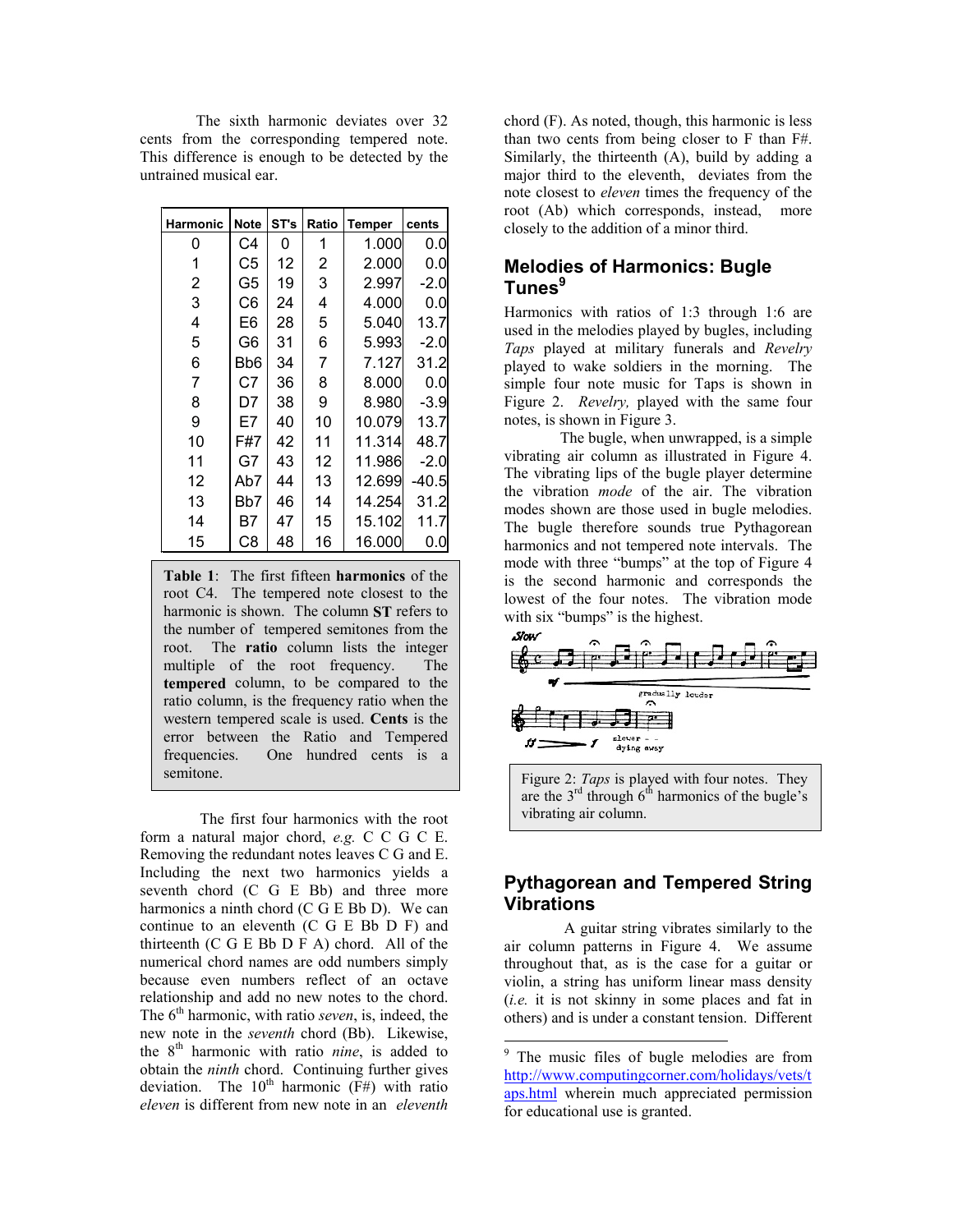notes are sounded only be changing the effective length of the string or, as is the case with generation of harmonics, applying initial conditions that prompt the string not to move at one or more points.

The vibration modes of a string are shown in Figure 5 Lightly touching the middle of the string over the twelfth fret bar and plucking results in the string vibrating in two halves. The sounded tone is an octave higher than the string played open. Vibration in two sections continues even after the finger is removed from the string. This is the first harmonic of the note sounded by the open string.



 The note sounded in the first harmonic is equivalent to the note sounded by a string of half the length. In other words, the first harmonic in Figure 6 can be viewed as two independent strings vibrating, each string being half the length of the open guitar string. The twelfth fret bar divides the string into two equal pieces. If the string is depressed on the twelfth fret in a conventional matter, the sounded note, after plucking, is the same as the note of the string's first harmonic.

 Placing the finger lightly over the seventh fret bar and plucking results in the string vibrating in three equal pieces. (See Figure 5.) This is the second harmonic. Besides the bridges that mechanically constrain the string from vibrating, there are two nodes where the string is not moving. One is over the seventh fret bar. While the string is vibrating, this point on the string can be lightly touched and the string

continues to vibrate. The same is true if the string is lightly touched over the  $19<sup>th</sup>$  fret bar. As is illustrated in Figure 5, this is one of two places, other than the bridges, where the string does not vibrate. Placing the finger on the twelfth fret, on the other hand, interupts the vibration of the string and the note ceases to sound.



the second (top) through fifth (bottom) harmonics. These modes form the four notes for all bugle melodies including *Taps* and *Revelry*.

 The note sounded in the second harmonic can be viewed as resulting from the vibration of three independent strings each with a length of one third that of the open string. Depressing the nineteenth fret, which leaves one third of the length on the business end of the string, yields this same note, when plucked, as the second harmonic.

 Continuing,, a finger lightly touching the string over the fifth fret bar will, after plucking, result in the string vibrating in four equal parts. This mode corresponds to the vibration shown second from the top in Figure 4 and sounds the third harmonic of the open string's root note. Similarly, lightly touching above the fourth fret gives the fourth harmonic and the third fret gives the fifth.

Note that, by moving the finger between the seventh, fifth, fourth and third fret, the sounded notes are those necessary to play the bugle tunes in Figures 2 and 3. Like the vibrating air column, these harmonics can be sounded by applying the proper initial conditions and stimuli. For the bugle, the stimulus is air and the boundary conditions the frequency of the bugler's vibrating lips. For the string, the boundary conditions are imposed through lightly touching the string while the stimulus is a simple pluck. Remarkably, these physically different systems with different physics display similar musical (and physical) properties. Each obeys the wave equation – a partial differential equation imposed by fundamental Newtonian physics. The wave equation is predominant in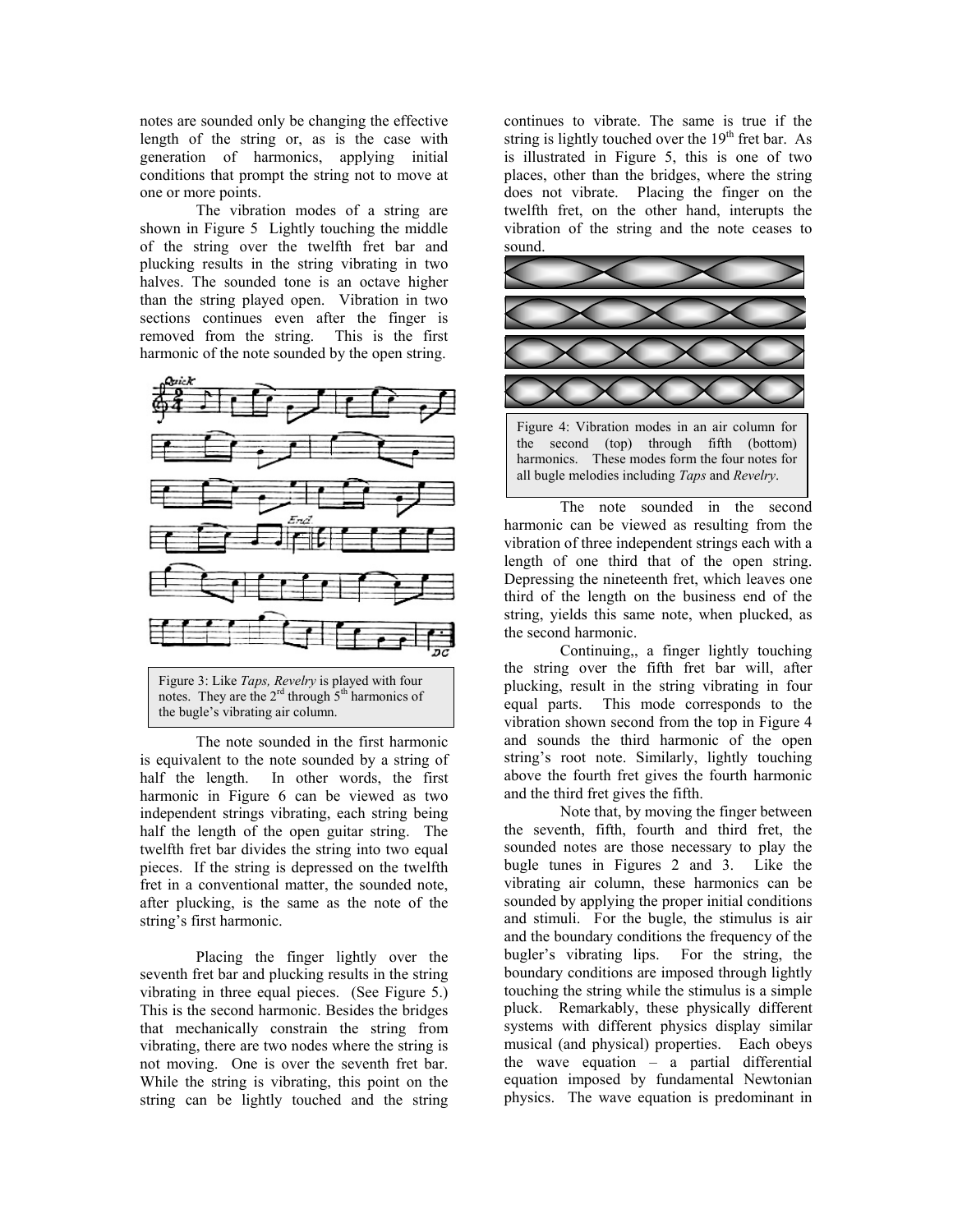physics and is applicable to numerous areas. Besides vibrating strings and air columns, the wave equation can be derived for phenomena ranging from heat transfer to the propagation of light rays. The wave equation is derived in Appendix A for the case of a vibrating string.

# *Fret Bar Calibration: The Tempered Scale from the Perspective of the Vibrating String*

The location of the mode nodes at fret bars in Figure 5 is manifest from the same condition that allows natural Pythagorean music to be approximated by the tempered scale. As noted, a string in Figure 5 with one third the length of the open string, and under the same tension, will sound a note equal to the second harmonic. The string is one third the length and sounds three times the frequency. The relation is the same with all of the harmonics. The fourth harmonic can be sounded with a string of one fifth the length. The frequency is five times higher. We conclude, then, that for a string under a given tension, the string's length is inversely proportional to its frequency. If *f* is the frequency in Hertz, and  $\ell$  is the length, then

$$
f \times \ell = \nu \tag{2}
$$

where, for a given string under constant tension,  $\nu$  is the constant of proportionality.<sup>10</sup> This relation can be derived more forthrightly using the mathematics of physics.

Using Equations 1 and 2, the locations of the fret bars can be obtained. If an open string of length  $l = l_0$  sounds a frequency of  $f_0$ , the same string, shortened to length  $\ell_1$  by the first fret bar as illustrated in Figure 6, should have a frequency equal to a semitone above  $f_0$ . This frequency is  $f_1 = \sqrt[12]{2} f_0$ . From Equation (2), we know that  $f_0 \times \ell_0 = f_1 \times \ell_1$ . Substituting

 $\overline{a}$ 







Figure 5: Vibrating strings can, similar to vibrating air columns, generate harmonics. On a guitar, lightly touching at the  $12<sup>th</sup>$  fret and plucking results in the string vibrating in two pieces and sounds the first harmonic of the root tone of the open string. Lightly touching the seventh fret and plucking results in three vibrating string sections and the second harmonic. The process can be repeated, as shown here, for higher order harmonics. The volume of the tone obtained, however, diminishes as the harmonic number increases.

The length  $\ell_2$  can likewise be determined by requiring the sounded frequency be a semitone above  $f_1$ . Following the same procedure, we find  $\ell_2 = \ell_1 / \sqrt{2} = \ell_1 / (12\sqrt{2})^2$ . Continuing this induction, the distance,  $\ell_{n}$ , between the bridge and the *n*th fret bar is

$$
ell_{n} = \frac{\ell}{\left( \frac{12}{2} \right)^{n}} = \ell \times 2^{\frac{-n}{12}}
$$
 (3)

Here are some interesting tempered lengths that lie close to the natural or Pythagorean harmonics.

<span id="page-5-0"></span> $10$  Indeed,  $\nu$  is the fixed velocity of the wave on the string. If  $\ell$  is in feet and *f* is in Hertz, then  $\nu$ has units of feet per second. The velocity is related to the string parameters by  $v = \sqrt{\frac{T}{\rho}}$ where *T* is the string's tension (a force) and  $\rho$  is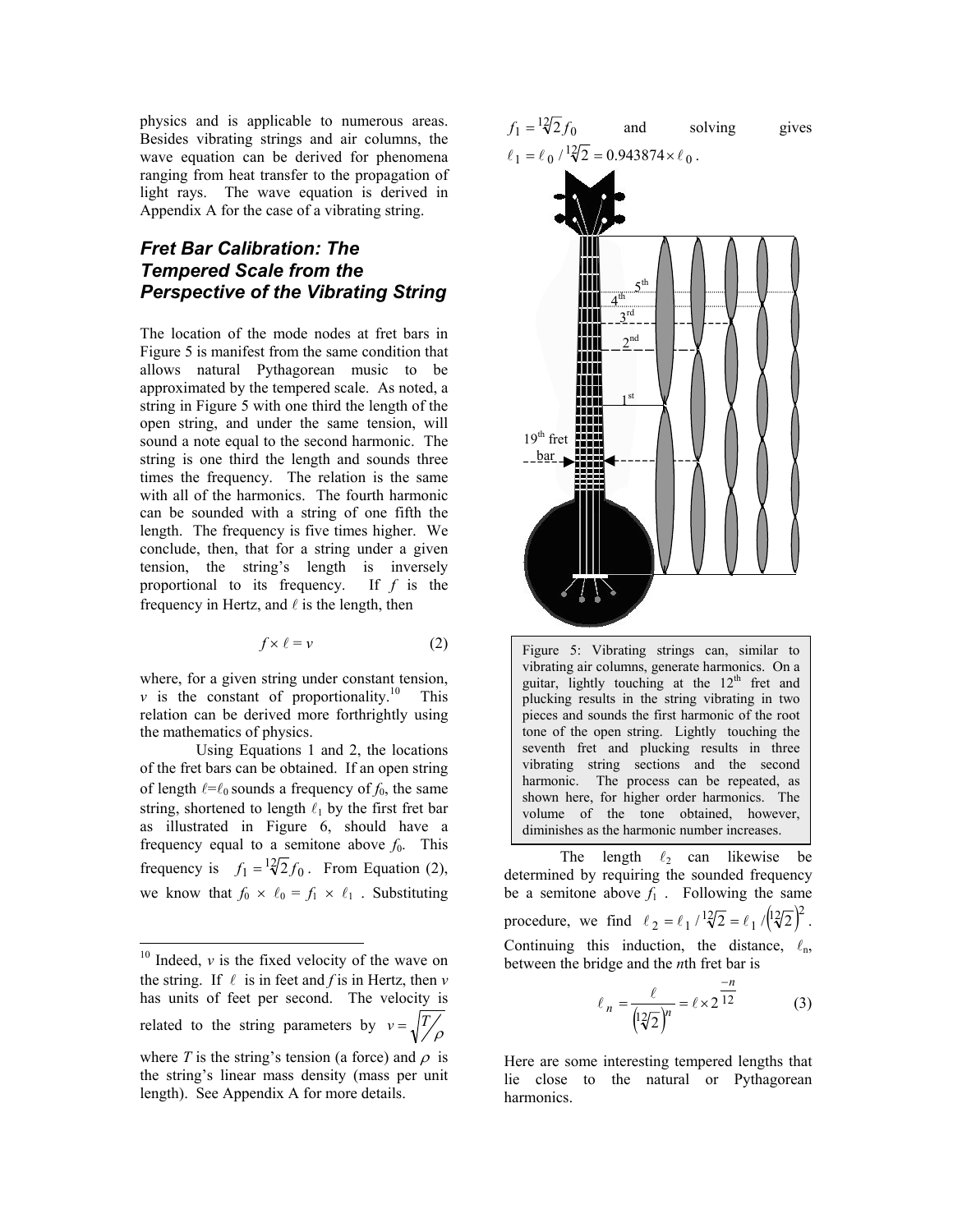- The *n* = twelfth fret bar is at  $\ell_{12} = \ell / 2$  = half of string's length.
- The  $n = 7<sup>th</sup>$  fret bar, constituting an interval of a perfect fifth, is at  $\ell_{7} = \ell / (12\sqrt{2})^{7} = 0.66742 \times \ell \approx \frac{2}{3} \ell = 0.66667 \times \ell.$
- The  $n = 5$ <sup>th</sup> fret bar, constituting an interval<br>of a perfect fourth, is at perfect fourth, is at  $\ell_{7} = \ell / (12\sqrt{2})^{7} = 0.66742 \times \ell \approx \frac{2}{3} \ell = 0.66667 \times \ell.$
- The  $n = 19$ <sup>th</sup> fret bar (see Figure 6) roughly should leave one third of the string's length.

$$
\ell_{19} = \ell / \left(\frac{12}{2}\right)^{12} = 0.33371 \times \ell \approx \frac{1}{3} \ell = 0.33333 \times \ell.
$$



Table 2 contains a more complete listing of the harmonic lengths of the vibrating string and the corresponding tempered scale. The **fret** column refers to the string length when depressed at the

*n*th fret. The **temper** column contains the length from the *n*th fret bar to the bridge. Pythagorean lengths, like Pythagorean frequencies, Since, from Equation 2,

$$
\frac{f_n}{f_0} = \frac{\ell_0}{\ell_n},
$$

we deduce that, if harmonious Pythagorean frequency ratios require expression as the ratio of small whole numbers, so must the length of strings producing notes of harmony. Thus, good harmony requires

$$
\frac{\ell_n}{\ell_0} = \frac{\text{num}}{\text{den}} = \text{ratio}
$$

where the numerator, num, and the denominator, den, are small whole numbers. These small whole numbers are shown in the columns in Figure 6. The error between the tempered string length and the natural Pythagorean string length, shown in the column **ratio**, is shown in Table 2 in the **cents** column. Not included are the major and minor second, major seventh, and the tritone. Each is dissonant with respect to the root and defeats the purpose of tabulating the comparison between harmonious intervals.

| fret           |                      | interval temper num     |                | den | ratio | cents        |
|----------------|----------------------|-------------------------|----------------|-----|-------|--------------|
| 0              | root                 | 1.000                   | 1              | 1   | 1.000 | 0            |
| 1              | m 2nd                | 0.944                   |                |     |       |              |
| $\overline{2}$ | M 2nd                | 0.891                   | 7              | 8   | 0.875 | 31           |
| 3              | m 3rd                | 0.841                   | 5              | 6   | 0.833 | 16           |
| 4              | M 3rd                | 0.794                   | 4              | 5   | 0.800 | $-14$        |
| 5              | P <sub>4th</sub>     | 0.749                   | 3              | 4   | 0.750 | $-2$         |
| 6              | tritone              | 0.707                   |                |     |       |              |
| 7              | P 5th                | 0.667                   | $\overline{2}$ | 3   | 0.667 | $\mathbf{2}$ |
| 8              | m 6th                | 0.630                   | 5              | 8   | 0.625 | 14           |
| 9              | 6th<br>м             | 0.595                   | 3              | 5   | 0.600 | -16          |
| 10             | m 7th                | 0.561                   | 4              | 7   | 0.571 | $-31$        |
| 11             | M 7th                | 0.530                   |                |     |       |              |
| 12             | octave               | 0.500                   | 1              | 2   | 0.500 | 0            |
|                |                      |                         |                |     |       |              |
|                | $T_2$ kla $\gamma$ . | Tommored mitor frot how |                |     |       |              |

| Table 2: Tempered guitar fret bar     |  |  |  |
|---------------------------------------|--|--|--|
| spacing versus string length based on |  |  |  |
| natural Pythagorean intervals. The    |  |  |  |
| prefix "m" denotes "minor", "M"       |  |  |  |
| major, and "P" perfect.               |  |  |  |

An inverted interval pair adds to an octave. An example is the minor third and the major sixth. Note, in table 2, the cents error for inverted interval pairs adds to zero.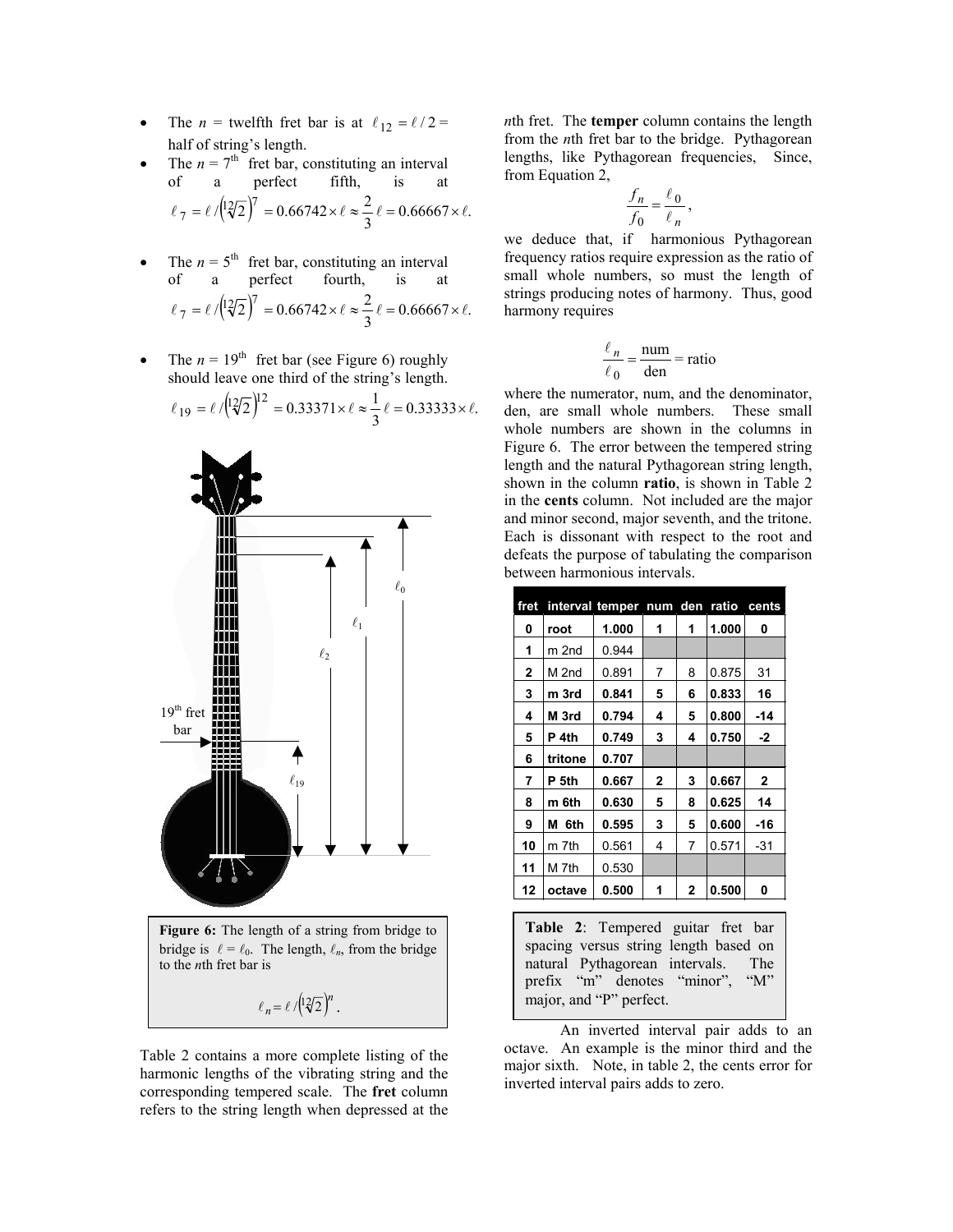We could, if desired, continue Table 2 to include frets above twelve. Doing so, however, is uninteresting. The entries in the **temper** column will be halved. Fret 13, for example, will contain the entry of half of fret 1, equal to 9.944/2 = 4.872. Fret 14 in the **temper** column will contain half the value of that in fret 2. Fret 112 will contain half the value in fret 100, etc. The **num** column, on the other hand, remains the same for the next octave. Each entry in the den column, on the other hand, is divided by 2 for the next octave,  $2^2=4$  for the following octave, etc. Thus, for the immediate next octave (frets 13 though 24), the entries in the **ratio** column are half of what they in the table entry shown. In the next highest octave (frets 25 through 36), the entries will be divided by  $2^2=4$ , etc. The result is that the entries in the **cents** column remain the same for every octave.

| Den                     | $\overline{\phantom{a}}$ | $\overline{\phantom{a}}$                             | 4 5 |  | $6 \overline{7}$ | 8 | 9 |
|-------------------------|--------------------------|------------------------------------------------------|-----|--|------------------|---|---|
| <b>Num</b>              |                          |                                                      |     |  |                  |   |   |
| $\overline{1}$          |                          | 1.00  0.50  0.33  0.25  0.20  0.17  0.14  0.13  0.11 |     |  |                  |   |   |
| $\overline{2}$          |                          | 2.00 1.00 0.67 0.50 0.40 0.33 0.29 0.25 0.22         |     |  |                  |   |   |
| $\overline{\mathbf{3}}$ |                          | 3.00 1.50 1.00 0.75 0.60 0.50 0.43 0.38 0.33         |     |  |                  |   |   |
| $\overline{4}$          |                          | 4.00 2.00 1.33 1.00 0.80 0.67 0.57 0.50 0.44         |     |  |                  |   |   |
| 5 <sub>5</sub>          |                          | 5.00 2.50 1.67 1.25 1.00 0.83 0.71 0.63 0.56         |     |  |                  |   |   |
| 6                       |                          | 6.00 3.00 2.00 1.50 1.20 1.00 0.86 0.75 0.67         |     |  |                  |   |   |
| $\overline{7}$          |                          | 7.00 3.50 2.33 1.75 1.40 1.17 1.00 0.88 0.78         |     |  |                  |   |   |
| 8                       |                          | 8.00 4.00 2.67 2.00 1.60 1.33 1.14 1.00 0.89         |     |  |                  |   |   |
| $\boldsymbol{9}$        |                          | 9.00 4.50 3.00 2.25 1.80 1.50 1.29 1.13 1.00         |     |  |                  |   |   |

**Table 3:** A table of the ratio of small numbers.

### **Tempering Pythagoras**

-

By example, we have demonstrated western music's tempered scale, based on the awkward irrational number,  $\frac{12}{2}$ , relates closely to the Pythagorean harmonies given by the ratios of small numbers. Where does this strange number  $\frac{12}{2}$  come from and why does it mimic lower ordered natural harmonics so well? The number,  $\frac{12}{2}$ , cannot be expressed as the ratio of whole numbers and is therefore an irrational number.<sup>11</sup>

 This begs the question. Why does the tempered scale so closely approximate the natural Pythagorean small number ratios. Remarkably, there is no mathematical or worldly philosophical answer. The relationship is either a remarkably fortuitous accident of nature or divine design that allows the Pythagorean system of harmony to be characterized by the tempered scale.

The tempered scale arises through numerous directions of analysis of Pythagorean harmony. Examples have been given for the case of harmonics and guitar fret calibration. Some more directed numerical inspection follows.

# *A Literal Interpretation of Pythagoras' Lemma*

Let's look at the Pythagorean claim literally: frequencies reducible to ratios of small numbers are harmonically pleasing. For "small numbers", let's choose the integers one through nine. This is shown in Table 3. The numerator, denoted **Num**, is in the column at the left and the denominator, **Den**, is in the top row. The ratio **Num/Den** is entered in the table. According to Pythagoras, all of these ratios should harmonize.

|                         | 1               | $\mathbf{2}$    | 3               | 4              | 5               | 6               | 7              | 8               | 9               |
|-------------------------|-----------------|-----------------|-----------------|----------------|-----------------|-----------------|----------------|-----------------|-----------------|
| 1                       | C <sub>4</sub>  | C <sub>3</sub>  | F <sub>2</sub>  | C <sub>2</sub> | Ab <sub>1</sub> | F 1             | D 1            | C <sub>1</sub>  | Bb <sub>0</sub> |
| $\overline{\mathbf{2}}$ | C <sub>5</sub>  | C 4             | F <sub>3</sub>  | C <sub>3</sub> | Ab <sub>2</sub> | F <sub>2</sub>  | D <sub>2</sub> | C <sub>2</sub>  | Bb <sub>1</sub> |
| 3                       | G <sub>5</sub>  | G 4             | C <sub>4</sub>  | G 3            | Eb <sub>3</sub> | C <sub>3</sub>  | A 2            | G <sub>2</sub>  | F 2             |
| 4                       | C 6             | C <sub>5</sub>  | F4              | C 4            | Ab 3            | F <sub>3</sub>  | D <sub>3</sub> | C <sub>3</sub>  | Bb <sub>2</sub> |
| 5                       | E <sub>6</sub>  | E 5             | A4              | E 4            | C <sub>3</sub>  | А3              | F#3            | E <sub>3</sub>  | D <sub>2</sub>  |
| 6                       | G 6             | G <sub>5</sub>  | C <sub>5</sub>  | G 4            | Eb <sub>4</sub> | C 4             | А3             | G <sub>3</sub>  | F <sub>2</sub>  |
| 7                       | Bb <sub>6</sub> | Bb <sub>5</sub> | Eb <sub>5</sub> | Bb4            | F#4             | Eb <sub>4</sub> | C <sub>4</sub> | Bb <sub>3</sub> | Ab 3            |
| 8                       | C <sub>7</sub>  | C <sub>6</sub>  | F <sub>5</sub>  | C <sub>5</sub> | Ab <sub>4</sub> | F4              | D4             | C 4             | Bb <sub>3</sub> |
| 9                       | D 7             | D 6             | G 5             | D 5            | Bb <sub>4</sub> | G 4             | E 4            | D 4             | C 4             |

**Table 4:** The notes corresponding to the ratios in Table 3 when the root is C4..

 For purposes of discussion, the reference note, or root, will be middle C denoted

 $\overline{a}$ 

correctly - suggested  $\sqrt{2}$ , like  $\sqrt[12]{2}$ , could not be expressed as the ratio of two whole numbers. This questioning of his teaching prompted Pythagoras to sentence the rebel to death by drowning.

<span id="page-7-0"></span><sup>&</sup>lt;sup>11</sup> The Pythagoreans mixed math with religion, music and mysticism. They considered irrational numbers blasphemy. Singh [Simon Singh, *Fermat's Enigma* (Walker & Co., 1997)] tells of a Pythagorean heretic who brazenly – and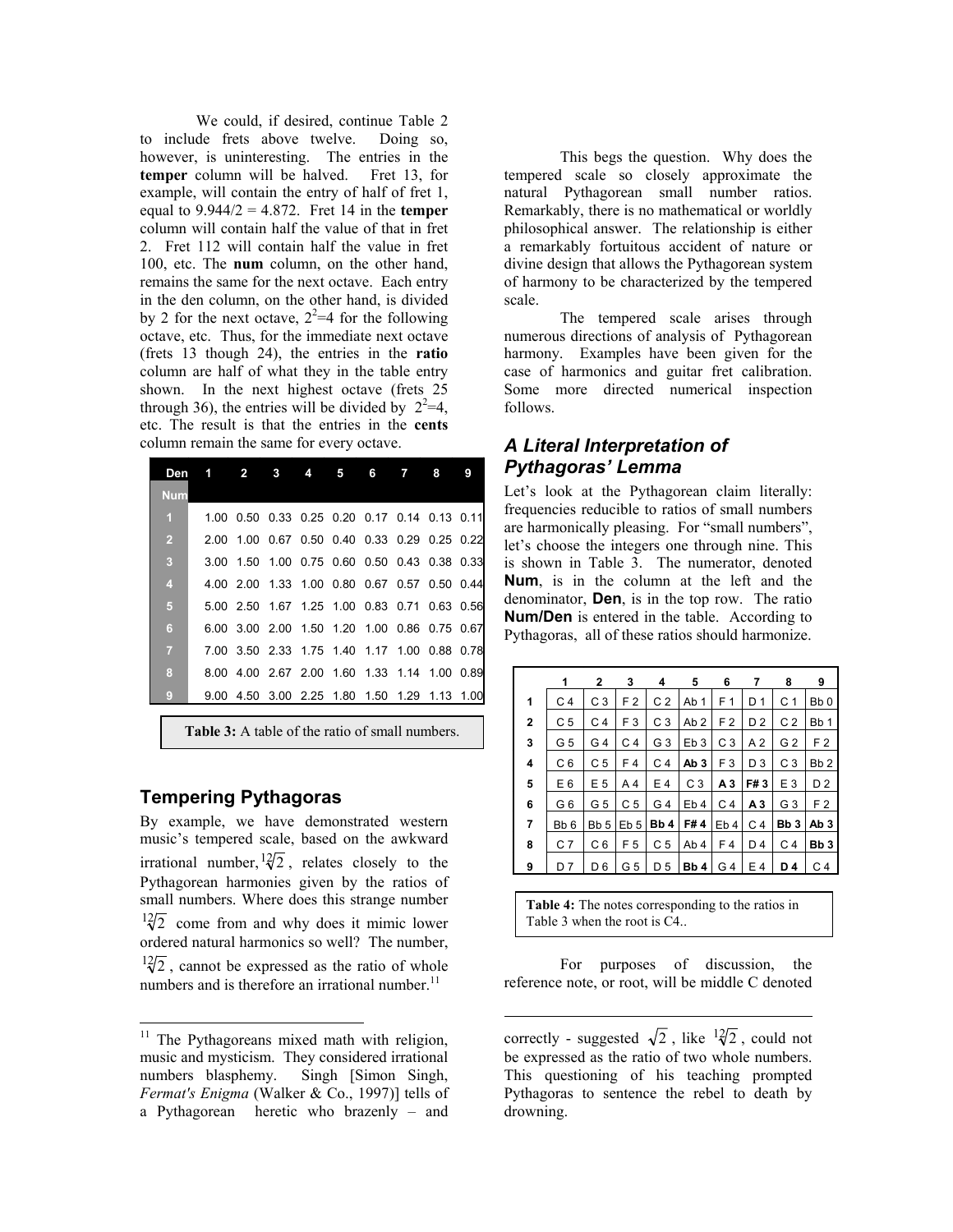C4. The first column of ratios in Table 3 are the integers 1 though 9. These are simply the harmonics of root. The first harmonic with a ratio 2.00 is one octave above C4 and is therefore C5. The second harmonic, with ratio 3.00, is G5, the perfect fifth of C5. The third harmonic with a ratio of 4.00 is one octave above C5 and is therefore C6. The fourth harmonic, as evidenced by the notes of *Taps*, is the perfect third of C6 and is therefore E6. The fifth harmonic, with ratio 6.00 is a factor of 2 greater than 3.00 and is therefore G6 – an octave above G5. The sixth harmonic is Bb6, the seventh harmonic, C7 and the eighth, equal to the perfect fifth of the fifth harmonic, is D7. These notes are entered into the ratio matrix in Table 4.

The entries in the top row of Table 3 can likewise be analyzed. The entries are 1,  $\frac{1}{2}$ ,  $\frac{1}{3}$ ,

 $\frac{1}{4}$ ,  $\frac{1}{5}$ , and  $\frac{1}{6}$ . Rather than being sequential

integer multiples of the root, the entries are sequential integer *divisors* of the root. These

| <b>Note</b>     | ratio  | ratio   | cents |
|-----------------|--------|---------|-------|
| Ab <sub>3</sub> | (4, 5) | (7, 9)  | -49   |
| A <sub>3</sub>  | (5, 6) | (6, 7)  | 49    |
| Bb <sub>4</sub> | (7, 4) | (9, 5)  | 49    |
| F#3             | (5,7)  | (7, 10) | -35   |
| F#4             | (7, 5) | (10,7)  | 35    |
| Bb <sub>3</sub> | (7, 8) | (8, 9)  | 27    |
| D4              | (9, 8) | (10, 9) | -22   |
|                 |        |         |       |

Each of the columns in Figure 4 can now be filled. For purposes of discussion, refer to the *n*th row and the *m*th column in Tables 3 and 4 as (*n,m*) The intervals between two columns in the same row are preserved when the row is changed. In row one of Table 4, for example, the interval between  $(1,1)$  and  $(1,6)$  is a perfect fourth minus three octaves, i.e. C4 to F1. For any row, the entries in column 1 and 6 must be



notes are *subharmonics*. With C4 as the root, the note with ratio  $\frac{1}{2}$  is clearly an octave lower, or C3. The note with the ratio  $\frac{1}{3}$  has C4 as its third harmonic. This note is F2. C2, an octave below C3, has a ratio of  $\frac{1}{4}$ . The ratio  $\frac{1}{5}$  is the note having C4 as its fifth harmonic. This is Ab1. The last entry, with a value  $\frac{1}{6}$ , is an octave below  $\frac{1}{3}$  and is therefore is F1.

this same interval. Since the entry in row  $(7,1)$ has been determined to be Bb6, we remove three octaves and add a perfect fourth as we did in row 1, and the entry in (7,6) is Eb4. We proceed thus to fill in the entire matrix in Table 4.

There are problems with the natural Pythagorean ratios in Table 4 when the integers become intermediately large. The entries in Table 4 for  $(5,6)$  and  $(6,7)$  are both A3. The entry in Table 3 for (5,6) is 0.83 and the entry for (6,7) is 0.86. Different frequencies, separated by 49 cents or almost a half semitone, are assigned the same note: A3. Other inconsistencies are noted in Table 5. These entries include all ambiguities when ratios are taken between the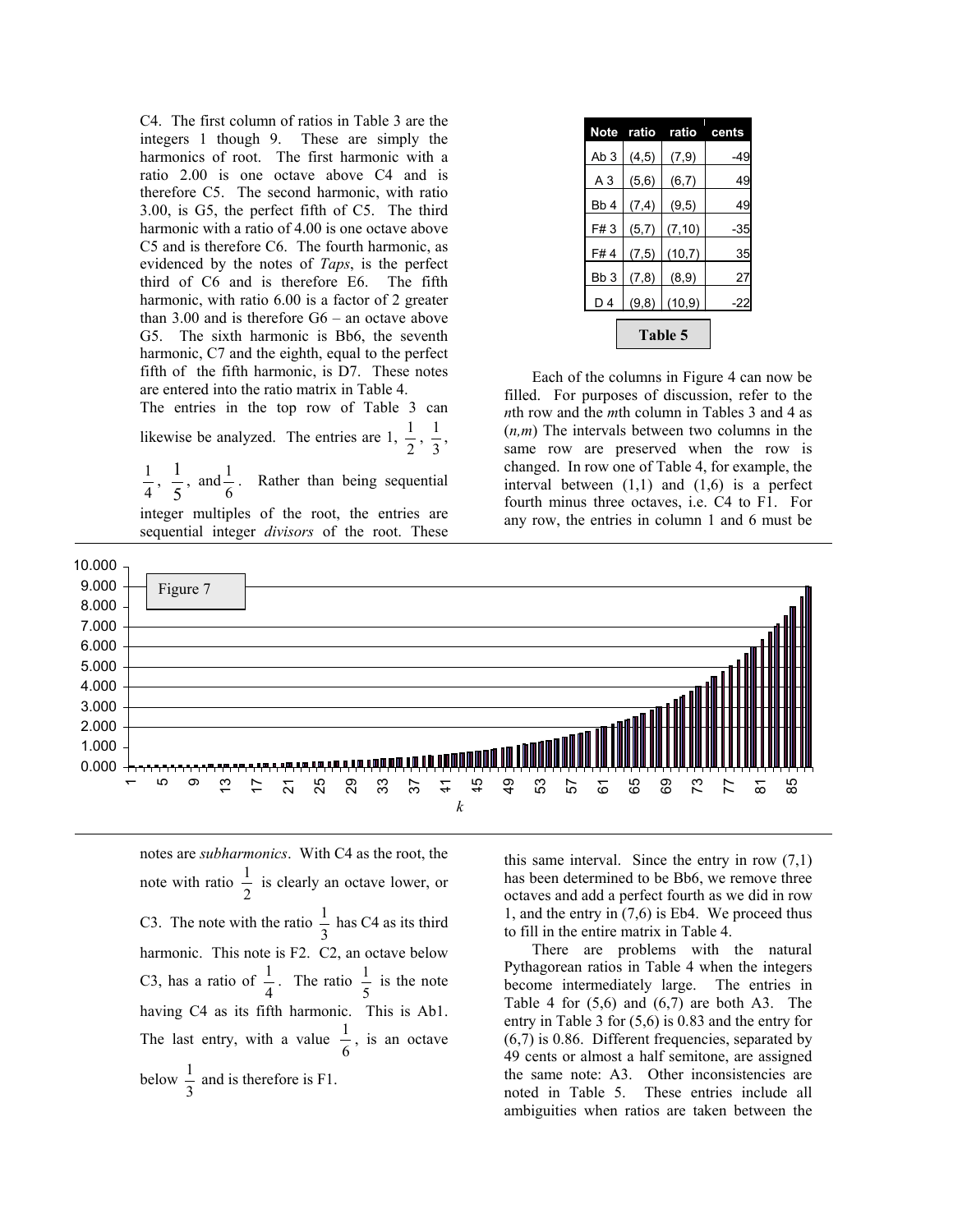numbers one and ten. (Tables 3 and 4 are for one through nine).

 The notes in Table 4 can be numbered starting at a value of 0 for the note C0. The number of semitones between C0 and is *k*. Each of the notes in Table 4 has a value of k. The variable *k* is then associated with the corresponding ratio value in Table 3. The sorting of these ratios in accordance to *k* is shown in Table C in Appendix C. Plotting the natural ratio and the tempered values results in the plot in Figure 7. The plot, by design, is an exponential curve. A logarithmic plot of the ratios, shown in Figure 8, nearly forms a line. Thus, the musical intervals are linear when perceived by a logarithmic sensor such as the human ear.



 The straight line in Figure 8 may be initially surprising. The ratio of small numbers when matched to an indexed note form a remarkably straight line when plotted logarithmically. From another perspective, the result is not surprising at all. The natural ratios were matched to notes with the closest tempered values. The natural ratios, then, were dispersed in a fashion that forced their relationship in Figure 8 to be nearly linear.

 The error analysis of the natural ratio to tempered value deviation is of greater significance. If matches between ratios and tempered intervals were random, we would expect errors to be uniformly distributed between –50 cents and 50 cents. This probability model has a standard deviation of

$$
\sigma = \frac{100}{\sqrt{12}} = 28.9 \text{ cents.}
$$
 (3)

The sample variance, obtained by evaluating the square root of average error squared, is

$$
\sigma_S = \sqrt{\frac{1}{N} \sum_{k=1}^{N} c_k^2} = 16.5
$$
 cents

where  $c_k$  is the error, in cents, read from the *N*=47 error entries in Table C. The result is significantly smaller than would be expected by uniformly random error.

 Harmonious tempered intervals include major and minor thirds and sixths, perfect fourths and fifths, and octaves. If only the 30 entries corresponding to these harmonious intervals in Table C are used, the error standard deviation slips even lower to  $\sigma_s = 12.1$ .

Our experiment reveals, as expected, harmonious Pythagorean intervals obtained using a literal interpretation of Pythagoras' conjecture concerning ratios of small whole numbers yields notes significantly closer to tempered tones than random occurrence would otherwise allow.

# *Harmonics Expansions Produce Major Chords and the Major Scale*

A more structured illustration of the tempered scale's ability to provide Pythagorean harmony comes from derivation of the tones in a tempered scale. We begin with the I, IV and V chords of the major scale. If C is the root, then I is a C major chord, IV is an F chord and V a G. Note G is the closest non-octave harmonic to C. In a dual sense, F has, as its closest non-octave harmonic, C. As before, all frequencies are normalized to the frequency of the root, C. The note C therefore has a normalized frequency of one.

 In the construction of the I, IV, V chords, any note's frequency can be multiplied by  $2^M$  without changing the note name as long as *M* is an integer. For any note, a value of *M* can always be found to place the notes normalized frequency between 1 and 2. Both 1 and 2 correspond to C's. Placing a note's normalized frequency between 1 and 2 is therefore simply constraining the note to lie in a specified octave.

 The C major chord is formed from the first five harmonics of C. Removing the octave harmonics (the first and third), the notes of the C chord are C, G, and E with relative frequencies 1, 3, and 5. The frequency 3 for can be reduced to the desired octave by dividing by 2 to form the normalized frequency 3/2. Similarly, the frequency 5 can be divided by  $4 = 2^2$  to form the normalized frequency 5/4. When reduced to octave between 1 and 2, The notes C, G and E have normalized frequencies of 1, 3/2, and 5/4.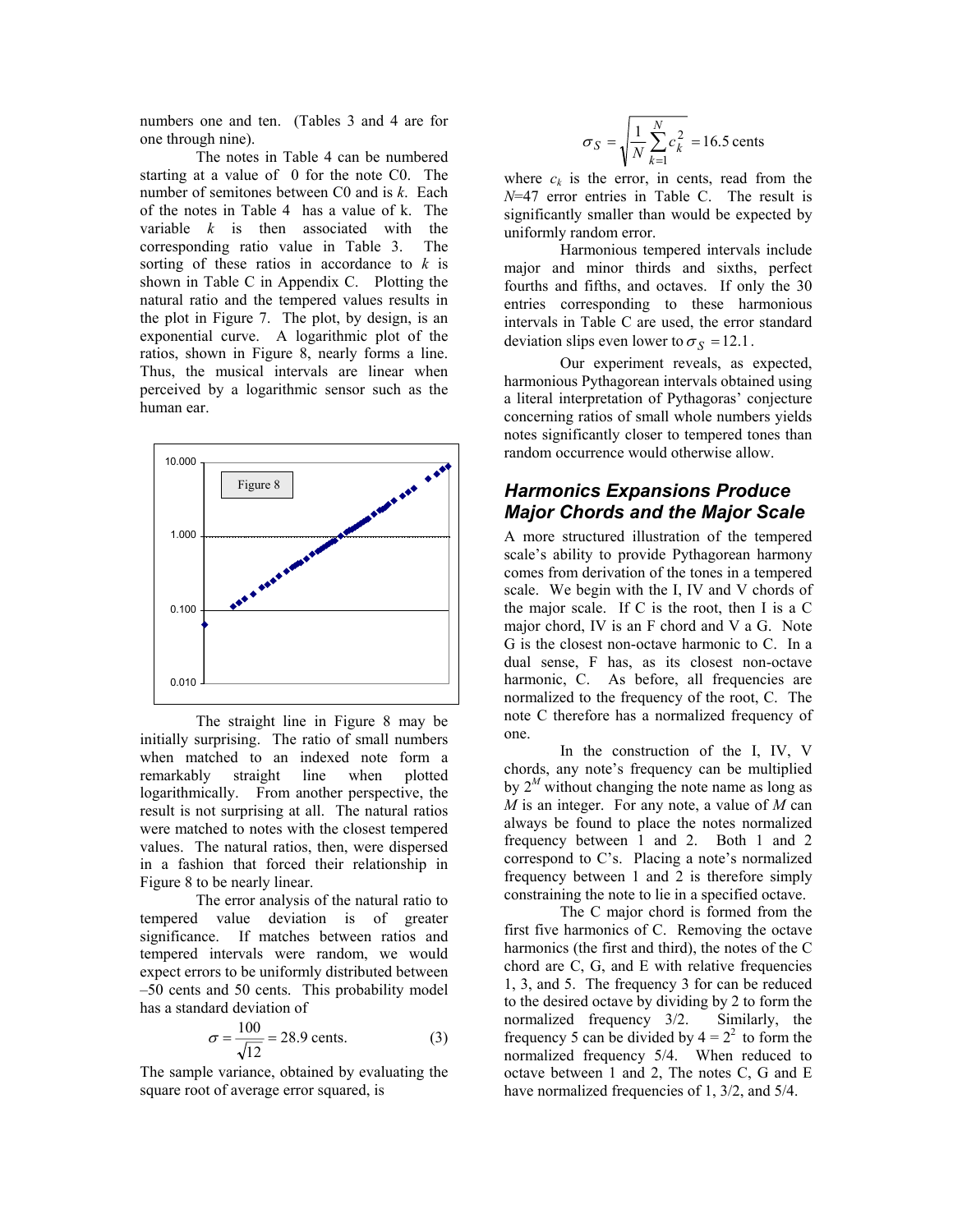A similar analysis is applicable to the V (G) chord. Beginning with a chord root of 3, the notes in the G chord, corresponding to the second and fourth harmonics, are 9 and 15. Thus, the G, D, and B notes of the G chord have respective frequencies 3, 9 and 15. By choosing an appropriate integer, *M*, each can be placed in the interval of 1 to 2. The 3, as before, is divided by 2 corresponding to  $M = -1$ . Using  $M = -3$ , the frequency of 9 becomes 9/8. Lastly, B becomes 15/8. The frequencies of the V chord in the frequency interval of 1 to 2 are therefore 3/2, 9/8 and 15/8.

 Lastly, consider the IV chord. If we construe F as being the note to which C is the second harmonic, then frequency of the F note is 1/3. The notes for the F major chord, F, A, and C, follow as 1/3, 3/3 and 5/3. Each of these can be placed the interval 1 to 2. The result is 4/3, 1, and 5/3.

 The results of our analysis are shown in Table 6. The top table has the harmonic construction of the I, IV, and V chords using harmonics followed by reducing the normalized frequencies to the octave between 1 and 2. The middle table contains the corresponding notes when the root note is a C. The last table is a decimal equivalent of the ratio in the top table.

| ratios                                                              | IV                      | П      |        |  |  |
|---------------------------------------------------------------------|-------------------------|--------|--------|--|--|
|                                                                     | F                       | C      | G      |  |  |
| <b>Tonic</b>                                                        | 4/3                     | 1      | 3/2    |  |  |
| P 5th                                                               | 1                       | 3/2    | 9/8    |  |  |
| M 3rd                                                               | 5/3                     | 5/4    | 15/8   |  |  |
|                                                                     |                         |        |        |  |  |
| notes                                                               | IV                      | П      | v      |  |  |
|                                                                     | F                       | C      | G      |  |  |
| <b>Tonic</b>                                                        | F                       | C      | G      |  |  |
| P <sub>5th</sub>                                                    | C                       | G      | D      |  |  |
| M 3rd                                                               | A                       | F      | B      |  |  |
|                                                                     |                         |        |        |  |  |
| decimal                                                             | $\overline{\mathsf{N}}$ | П      | v      |  |  |
|                                                                     | F                       | C.     | G      |  |  |
| <b>Tonic</b>                                                        | 1.3333                  | 1.0000 | 1.5000 |  |  |
| P <sub>5th</sub>                                                    | 1.0000                  | 1.5000 | 1.1250 |  |  |
| M 3rd                                                               | 1.6667                  | 1.2500 | 1.8750 |  |  |
| <b>Table 6:</b> Constructing the<br>Pythagorean 8 note major scale. |                         |        |        |  |  |

| note | k  | ratio  | tempered | cents         |
|------|----|--------|----------|---------------|
| С    | 0  | 1.0000 | 1.0000   | 0             |
| C#   | 1  |        | 1.0595   |               |
| D    | 2  | 1.1250 | 1.1225   | 4             |
| Fh   | 3  |        | 1.1892   |               |
| E    | 4  | 1.2500 | 1.2599   | -14           |
| F    | 5  | 1.3333 | 1.3348   | $-2$          |
| F#   | 6  |        | 1.4142   |               |
| G    | 7  | 1.5000 | 1.4983   | $\mathcal{P}$ |
| Ah   | 8  |        | 1.5874   |               |
| A    | 9  | 1.6667 | 1.6818   | $-16$         |
| Bb   | 10 |        | 1.7818   |               |
| в    | 11 | 1.8750 | 1.8877   | -12           |
| C    | 12 | 2.0000 | 2.0000   | n             |

**Table 7:** Comparison of the natural Pythagorean major scale with the tempered major scale.



Figure 9: A logarithmic plot of the Pythagorean ratios in Table 7. The line is nearly straight illustrating the near equivalence of the harmonically derviced major scale with tempered intervals. If the line were exactly straight, each mark would lie on a horizontal line. (Missing entries in Table 7 were replaced by the geometric mean of ajdacent entries. The geometric mean of numbers *p* and q is  $\sqrt{pq}$ .

As before, we assign an index of  $k=0$  to C,  $k=1$ to  $C\#$ ,  $k=2$  to D, etc. Arranging the entries in Table in ascending values of *k* gives the results shown in Table 7. A logarithmic plot of the ratio values, shown in Figure 9, results in a remarkably straight line. Using the entries in Table 7, the standard deviation of the natural 8 note major scale from the tempered scale is a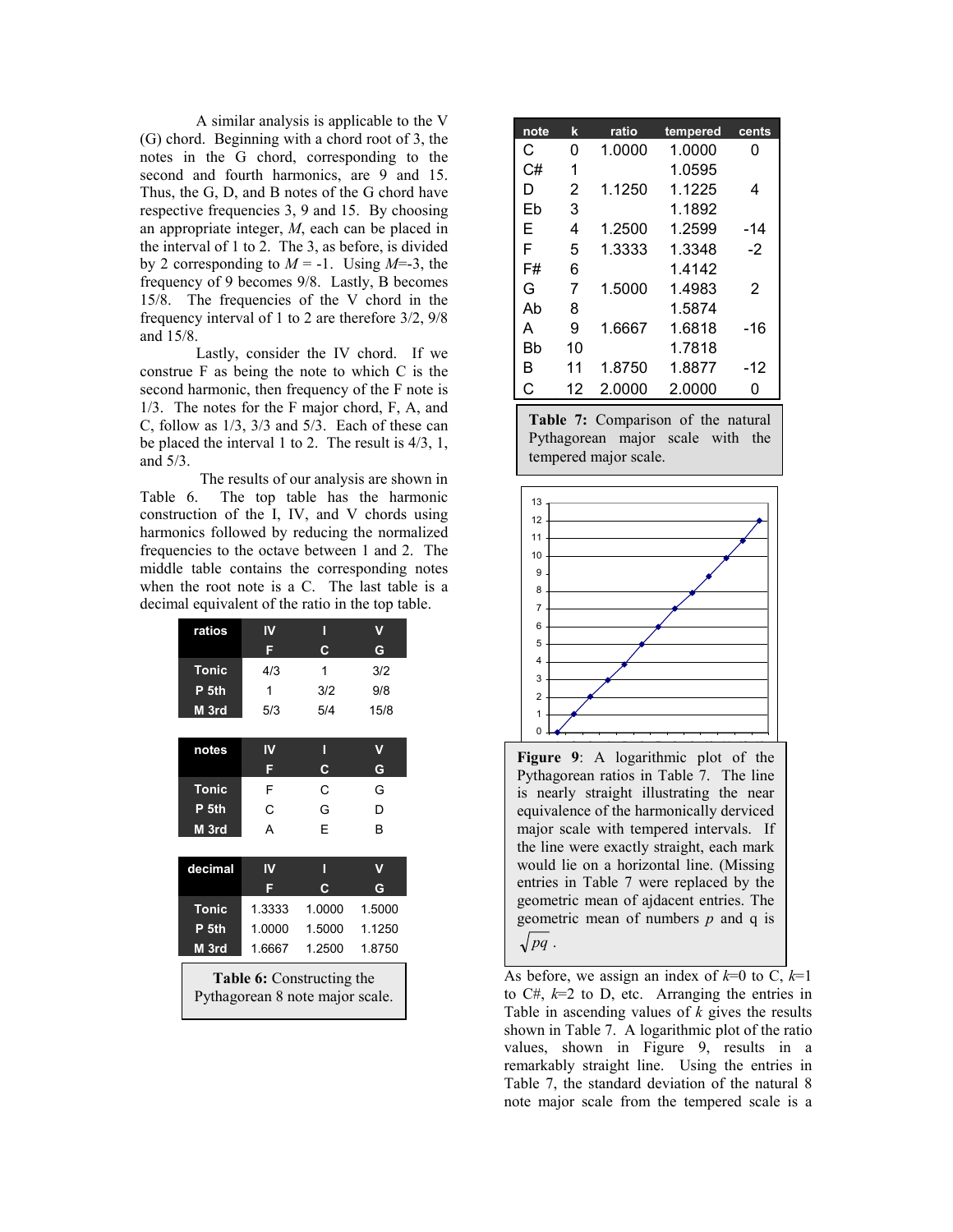miniscule  $8.6$  cents.<sup>12</sup> The error range (maximum error minus minimum error) in Table 7 is 20 cents compared to 100 cents expected for randomly chosen notes on the interval from 1 to 2.

| ratios  | F           | C.     | G                         |
|---------|-------------|--------|---------------------------|
| root    | 4/3         | 1      | 3/2                       |
| 3rd sub | 16/9        | 4/3    | 1                         |
| 5th sub | 16/15       | 8/5    | 6/5                       |
|         |             |        |                           |
| noted   | <b>B</b> bm | Fm     | $\mathsf{c}_{\mathsf{m}}$ |
| root    | F           | С      | G                         |
| 3rd sub | Bb          | F      | С                         |
| 5th sub | Db          | Ab     | Eb                        |
|         |             |        |                           |
| decimal | <b>B</b> bm | Fm     | $\mathsf{c}_{\mathsf{m}}$ |
| root    | 1.3333      | 1.0000 | 1.5000                    |
| 3rd sub | 17778       | 1.3333 | 1.0000                    |
| 5th sub | 1.0667      | 1.6000 | 1.2000                    |

**Table 7:** Chord expansion using subharmonics. The result is the notes in the key of F minor. The chords are I, IV and V chords of the key of (natural) F minor.

Consider, then, performing an operation similar to that in Table 6, except with subharmonics. The three notes, F, C, and G, will be expanded into their first four subharmonics. For each subharmonic, the note is moved into the octave with normalized frequencies between 1 and 2. The result is shown in Table 7. Interestingly, the notes generated are those in the natural minor key of Fm. The I, IV and V chords of the key are generated by the subharmonics.

# *Combining the Harmonic and Subharmonic Expansions Approximates the Tempered Chromatic Scale*

Note that nearly all of the missing note in the harmonic expansion in Tables 6 and 7 are present in subharmonic expansion in Table 8. The only missing note in the union of the Tables is the tritone, F#. A logarithmic plot of these entries is shown in Figure 10. The standard deviation of the fit is a mere 12.1 cents.

# *Subharmonic Expansions Produce Minor Scales and Chords*

The expansion in Table 6 used harmonics. A similar expansion can be performed using *subharmonics*. The *n*th subharmonic of a note has a frequency of 1/*n*th the root. Rather than being sequential integer multiples of the root as is the case with harmonic, subharmonics are sequential integer *divisors* of the root.

| note | k  | ratio  | tempered | cents |
|------|----|--------|----------|-------|
| C    | 0  | 1.0000 | 1.0000   | 0     |
| C#   | 1  | 1.0667 | 1.0595   | 12    |
| D    | 2  | 1.1250 | 1.1225   | 4     |
| Fh   | 3  | 1.2000 | 1.1892   | 16    |
| F    | 4  | 1.2500 | 1.2599   | -14   |
| F    | 5  | 1.3333 | 1.3348   | $-2$  |
| F#   | 6  | x      | 1.4142   | X     |
| G    | 7  | 1.5000 | 1.4983   | 2     |
| Ah   | 8  | 1.6000 | 1.5874   | 14    |
| А    | 9  | 1.6667 | 1.6818   | -16   |
| Bh   | 10 | 1.7778 | 1.7818   | -4    |
| R    | 11 | 1.8750 | 1.8877   | -12   |
| С    | 12 | 2.0000 | 2.0000   | n     |

**Table 8**: Eleven of the 12 tones of the tempered chromatic scale result naturally from harmonic and subharmonic expansion of the root, perfect fifth and perfect fourth. These entries are a combination of the entries in Table 5 (the harmonic expansion) and Table 7 (the subharmonic expansion). The natural Pythagorian results, as witnessed by the low cents error, are remarkably close to the corresponding tempered frequencies.

Wherein harmonics build major chords, subharmonics build minor chords. With C4 as the root, the note with ratio  $\frac{1}{2}$  $\frac{1}{2}$  is clearly an octave lower, or C3. The note with the ratio  $\frac{1}{3}$ 1 has C4 as its third harmonic. This note is F2. C2, an octave below C3, has a ratio of  $\frac{1}{4}$  $\frac{1}{1}$ . The ratio 5  $\frac{1}{x}$  is the note having C4 as its fifth harmonic. This is Ab1. The next subharmonic, with a value  $\frac{1}{6}$ 1 , is an octave below  $\frac{1}{3}$  $\frac{1}{2}$  and is therefore is F1. The notes generated by this

<span id="page-11-0"></span> $12 \,$ Recall, from Equation 3, the standard deviation of randomly placed notes is a significantly larger 28.9 cents.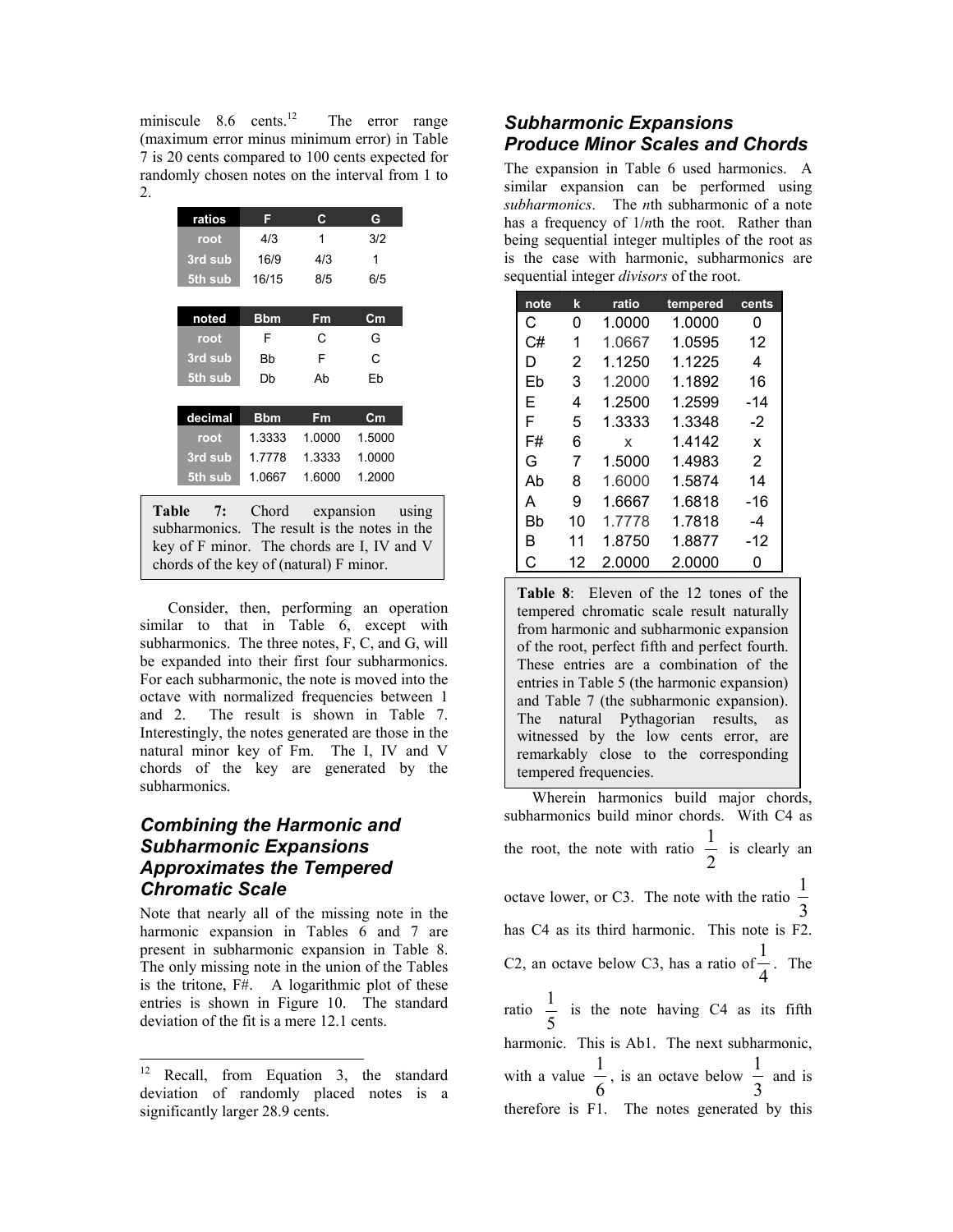sequence are C, F, and Ab. These notes constitute an F minor (written Fm) chord. Subharmonics, indeed, generate minor chords.

# **Final Remarks**

A review of the discussion reveals, surprisingly, that no reason is given for the wonderfully close relationships of the natural harmonies of Pythagoras and those available from the tempered scale. No answer is given because none seemingly exists. Reasoning of the type given empirically establishes the relationship. The "why", however, remains mathematically and physically unanswered.



# generated in the harmonic and subharmonic expansions. The geometric mean was used to interpolate.)

# **Appendix A: The Wave Equation and its Solution**

The wave equation is manifest in analysis of physical phenomena that display wave like properties. This includes electromagnetic waves, heat waves, and acoustic waves. We consider the case of the simple vibrating string.

# *Derivation*

A string under horizontal tension *T* is subjected to a small vertical displacement,  $y = y(x,t)$ , that is a function of time, *t*, and location, *x*. As illustrated in Figure A1, attention is focused on an incremental piece of the string from *x* to *x*+∆*x*. Under the small displacement assumption, there is no movement of the string horizontally (*i.e.* in the *x* direction), and the horizontal forces must sum to zero.



 $T = T_1 \cos \theta_1 = T_2 \cos \theta_2$ 

Let the linear mass density (*i.e.* mass per unit length) of the string be  $\rho$ . The mass of the incremental piece of string is then ρ∆*x*. The total vertical force acting on the string is  $T_2 \cos \theta_2 - T_1$ cos  $\theta_1$ . Using Newton's second law<sup>13</sup>, we have

$$
T_2 \sin \theta_2 - T_1 \sin \theta_1 = \rho \Delta x \frac{\partial^2 y}{\partial t^2}
$$

Dividing by the *x* force equation gives

$$
\frac{T_2 \sin \theta_2}{T_2 \cos \theta_2} - \frac{T_1 \sin \theta_1}{T_1 \cos \theta_1} = \frac{\rho \Delta x}{T} \frac{\partial^2 y}{\partial t^2}
$$

or

$$
\tan \theta_2 - \tan \theta_1 = \frac{\rho \Delta x}{T} \frac{\partial^2 y}{\partial t^2}.
$$

But

 $\overline{a}$ 

<span id="page-12-0"></span><sup>13</sup> Often written  $F = ma$  or force equals mass times acceleration.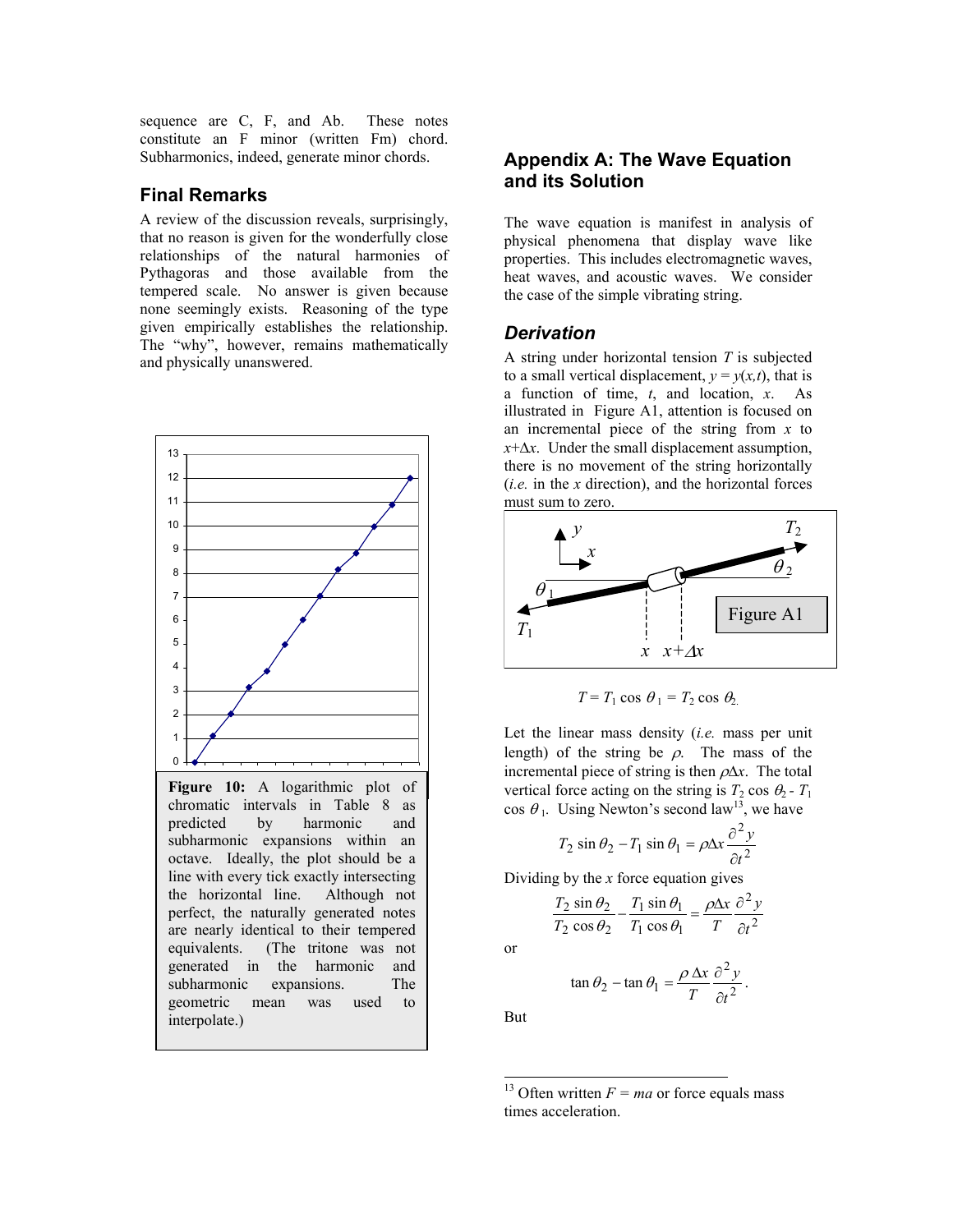$$
\tan \theta_2 = \frac{\partial y}{\partial x}\bigg|_{x + \Delta x}
$$

and

$$
\tan \theta_1 = \frac{\partial y}{\partial x}\bigg|_{x}
$$

We can therefore write

$$
\frac{1}{\Delta} \left( \frac{\partial y}{\partial x} \bigg|_{x + \Delta x} - \frac{\partial y}{\partial x} \bigg|_{x} \right) = \frac{\rho}{T} \frac{\partial^2 y}{\partial t^2}
$$

Taking the limit as ∆*x*→0 and applying the definition of the derivative, we arrive at the wave equation.

$$
\frac{\partial^2 y}{\partial x^2} = \frac{1}{v^2} \frac{\partial^2 y}{\partial t^2}
$$
 (A1)

where  $v^2 = T / \rho$  is the velocity of the wave.

### *Solution*

For a vibrating string fixed at *x*=0 and *x*=*L*, there are the boundary conditions

$$
y(0,t) = y(L,t) = 0
$$
 (A2)

A solution satisfying the boundary conditions and the wave equation in (A1) is

$$
y(x,t) = \sum_{m=1}^{\infty} A_m \cos\left(\frac{m n v t}{L}\right) \sin\left(\frac{m n x}{L}\right); 0 \le x \le L
$$
\n(A3)

where the *Am* coefficients are to determined. This equation can be straightforwardly shown, by direct substitution, to satisfy both (A1) and (A2).

 The coefficients, *Am* , are determined by the initial displacement of the string

$$
y(x,0) = f(x)
$$

where  $f(x)$  is any function satisfying the boundary conditions,  $f(0) = f(L) = 0$ . From A3,

$$
f(x) = y(x,0) = \sum_{m=1}^{\infty} A_m \sin\left(\frac{mnx}{L}\right); 0 \le x \le L
$$

This expression is recognized as a Fourier series. The coefficients can be determined by

$$
A_m = \frac{2}{L} \int_{x=0}^{L} f(x) \sin\left(\frac{\pi nx}{L}\right) dx
$$

 The *M*th harmonic in (A3) is *m*+1 which, from the  $\cos\left(\frac{\pi mvt}{l}\right)$ J  $\setminus$ ſ *L* <sup>π</sup>*mvt* term in  $(A3)$ ,

vibrates at a frequency of

$$
f_m = \frac{mv}{2L}.
$$
  
The root frequency is  $f = f_1 = \frac{v}{2L}$  so  

$$
f_m = mf.
$$

When *m* is fixed, the 
$$
\sin\left(\frac{\pi mx}{L}\right)
$$
 term in

(A3) has *m* "humps" on the interval  $0 \le x \le L$ . Thus, with reference to Figure 5, the  $M=1<sup>st</sup>$ harmonic has  $m=2$  humps. The  $2<sup>nd</sup>$  harmonic has *m*=3 humps, etc. The length of a hump is  $\ell_m = L/m$ . Thus, as advertised in (3),

$$
ell_m f_m = \left(\frac{L}{m}\right) \left(\frac{mv}{2L}\right) = v.
$$

# **Appendix B: Computing the Semitones or Cents Interval Separating Two Frequencies**

The number of semitones, *n*, a frequency  $f_A$  is above a reference frequency  $f_B$ , is

$$
n = \log_{12/2} \left( \frac{f_B}{f_A} \right) \tag{B1}
$$

where  $log_{12/2}(\cdot)$  denotes a logarithm using

 $\frac{12}{2}$  as a base. If  $f_A < f_B$ , the value of *n* will be negative indicating the number of semitones  $f_A$  is below  $f_B$ .

This formula is equivalent to the more calculator friendly relationship.

$$
n = \frac{\log \left(\frac{f_B}{f_A}\right)}{\log \left(\frac{2}{2}\right)} = \frac{12 \log \left(\frac{f_B}{f_A}\right)}{\log(2)}
$$

where the log can be taken with any base (*e.g.* 10 or *e*).

 To illustrate, the frequency ratio of 3 to 2 is the natural Pythagorean perfect fifth. Substituting gives  $\sim$   $\sim$ 

$$
n = \frac{12 \log\left(\frac{3}{2}\right)}{\log(2)} = 7.01955.
$$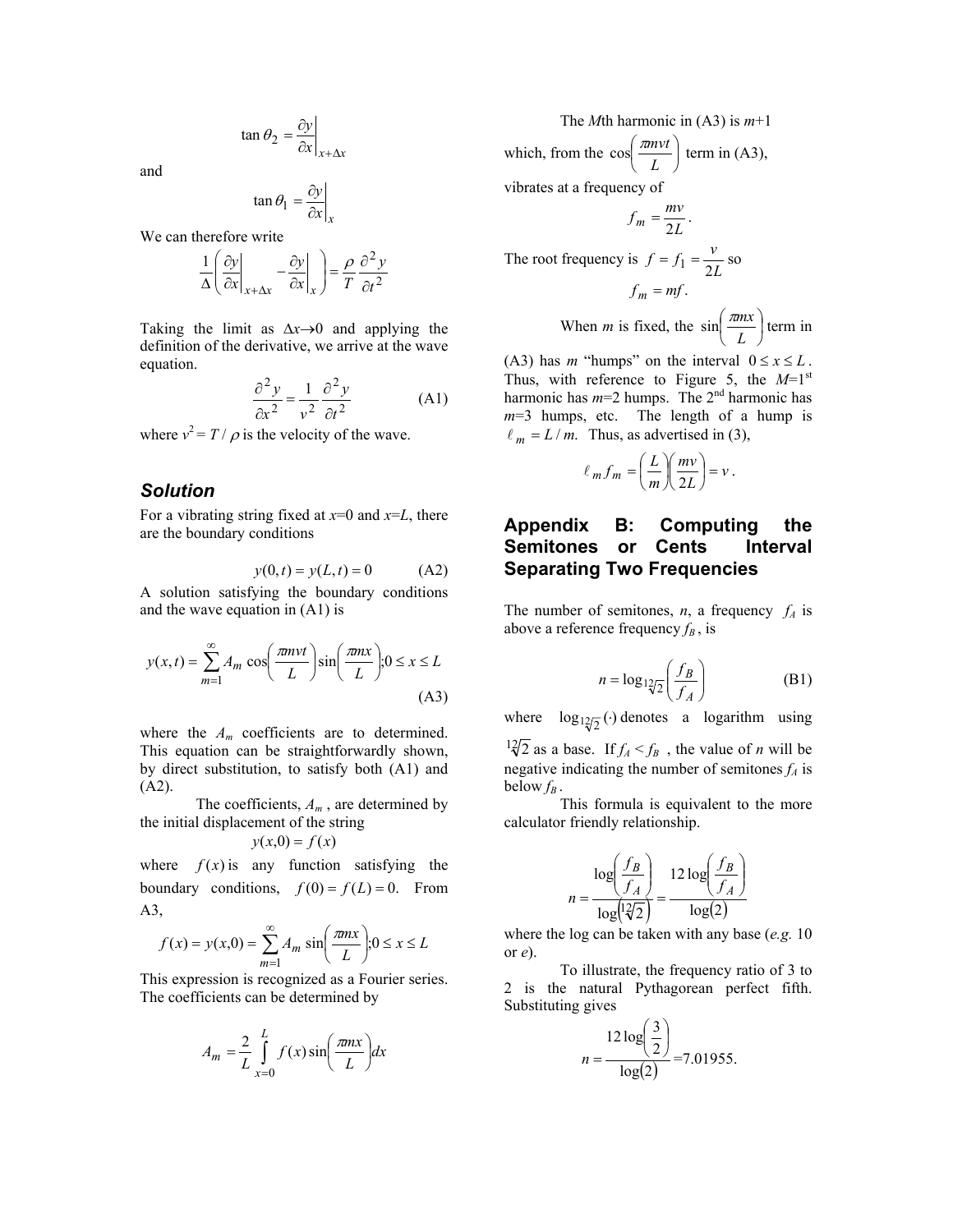The tempered perfect fifth is  $n =$  seven semitones above the root, so the near equivalence of the natural Pythagorean and the tempered interval is again established.

 There are 100 cents in a semitone and 1200 cents in an octave. The number of cents, *c*, a frequency  $f_A$  is above a reference frequency  $f_B$ is

$$
c = \log_{1200\sqrt{2}} \left( \frac{f_B}{f_A} \right) \tag{B1}
$$

where  $log_{120Q/\text{T}}(\cdot)$  denotes a logarithm using

 $1200\overline{2}$  = the twelve hundredth root of two = 1.0005777895066, as its base. A more computational friendly formula is

$$
c = \frac{1200 \log \left(\frac{f_B}{f_A}\right)}{\log(2)}
$$

where, as before, the log is any base.

 For a given number of semitone intervals,  $n$ , the number of cents is

*c* =100 *n.*